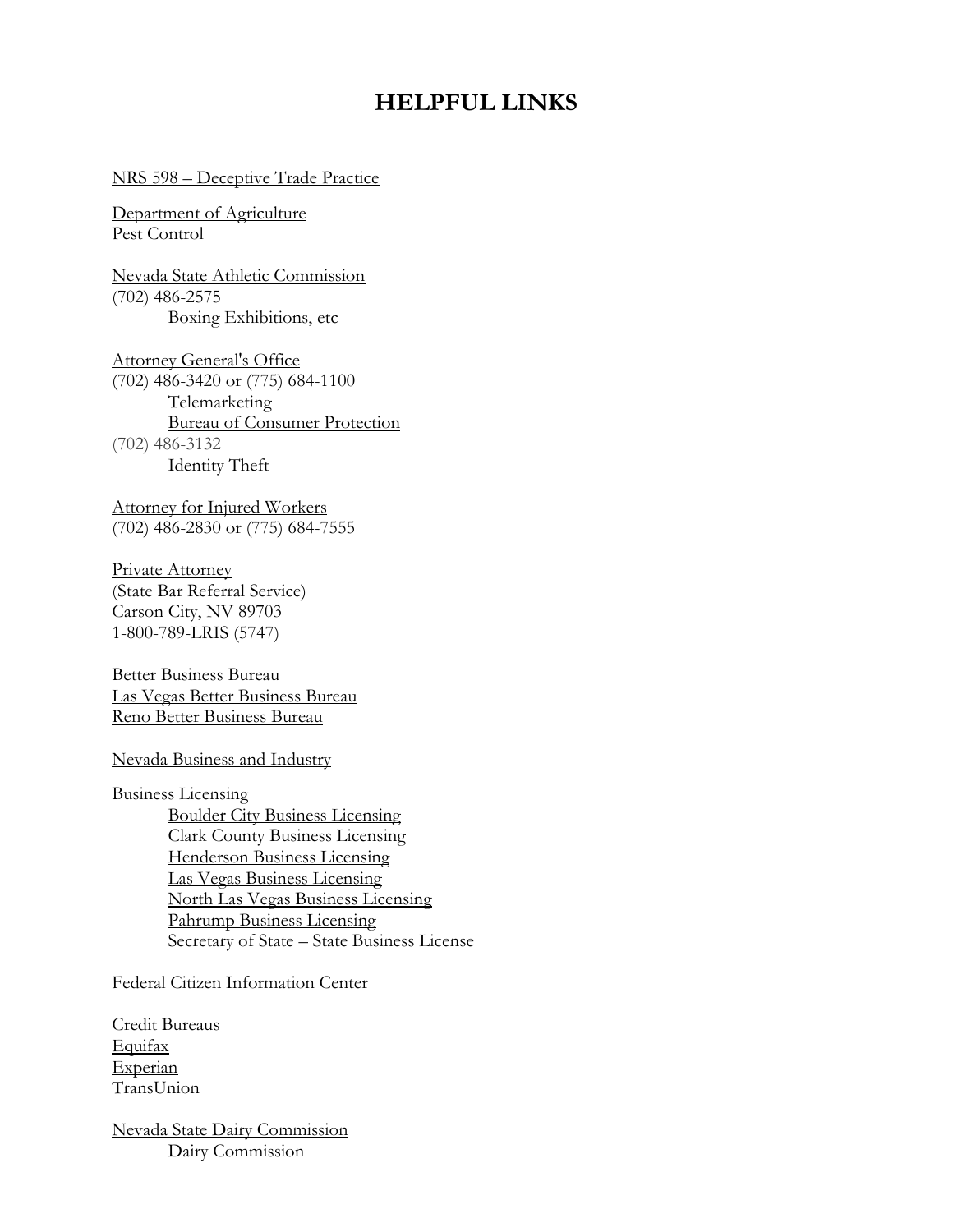[Dental Examiner's Board](http://www.nvdentalboard.nv.gov/) Dentists [Employment Management Relations Board](http://emrb.state.nv.us/) (702) 486-4504 Collective Bargaining [Federal Trade Commission](http://ftc.gov/bcp/edu/pubs/consumer/alerts/alt177.shtm) Phone: 1-877-FTC-HELP [Financial Institutions Division](http://www.fid.state.nv.us/) (702) 486-4120, (866) 858-8951 or (775) 688-1730 Banks (state-chartered) Check Cashing Collection Agencies Consumer Loans Credit Unions Money Transmissions Payday Lenders [Nevada Housing Division](http://housing.nv.gov/) (702) 486-7220 or (775) 687-2040 Low Income Housing, etc. [Industrial Relations Division](http://dirweb.state.nv.us/) (702) 486-9080 or (775) 684-7260 Workers Compensation Workplace Safety [Insurance Division](http://doi.nv.gov/) (702) 486-4009 or (775) 687-0700 Bail Bonds Home Warranties Home Warranty Companies Homeowner's Insurance Insurance Fraud Insurance Policies Life Insurance [Labor Commission](http://www.laborcommissioner.com/) (702) 486-2650 or (775) 687-4850 Employer/Employee Disputes Employment Agencies [Manufactured Housing Division](http://mhd.nv.gov/) (702) 486-4135 or (775) 684-2940 Mobile/Manufactured Homes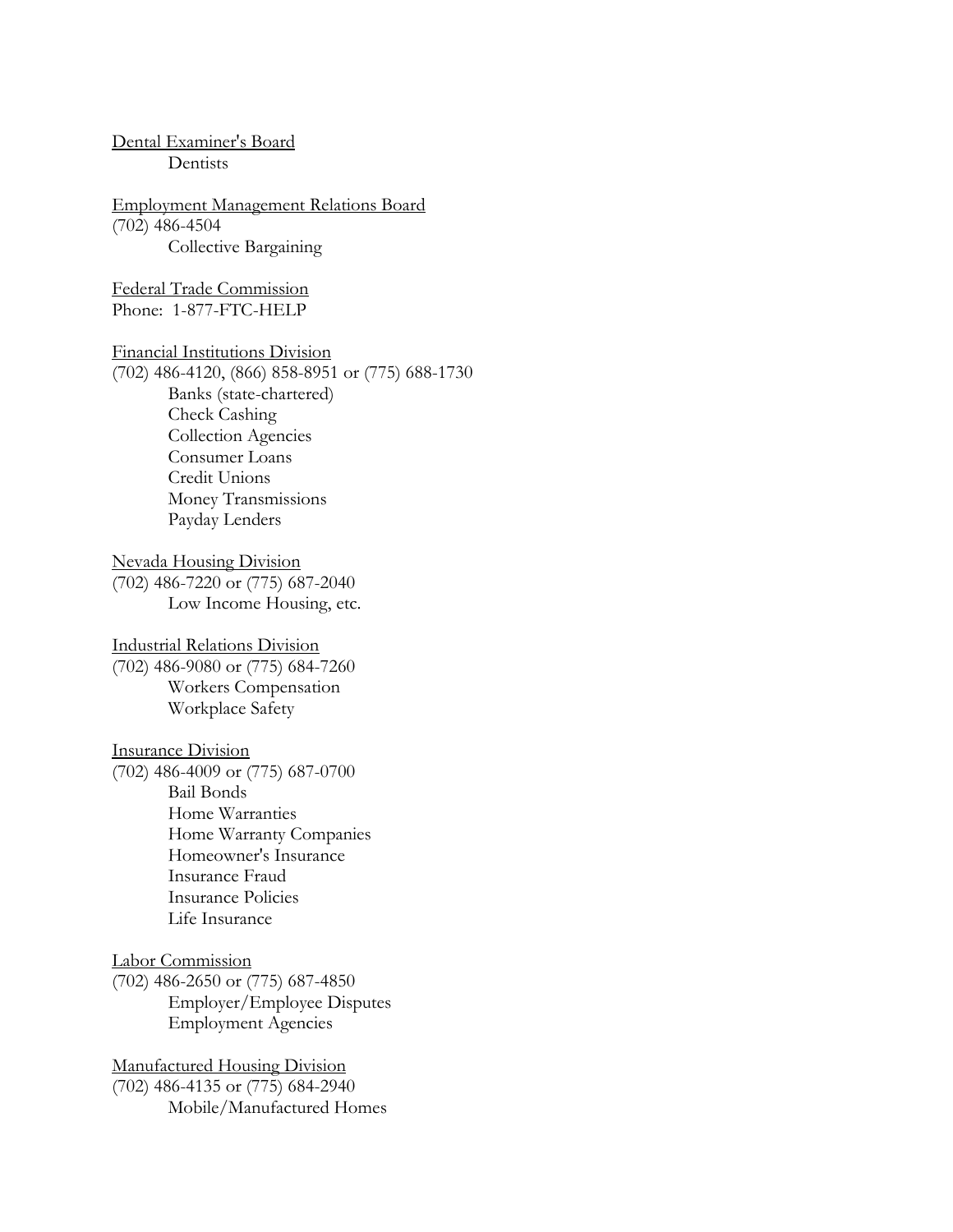## [Medical Examiners Board](http://medboard.nv.gov/) Doctors [Mortgage Lending Division](http://mld.nv.gov/) (702) 486-0782 Mortgage Brokers [Department of Motor Vehicles](http://www.dmvnv.com/) (702) 486-8626 or (775) 684-4690 Garage Registrations Rentals Repairs (verify body shop registration) Sales, Auto (new & used) Vehicle Sales [Public Utilities Commission](http://puc.nv.gov/) (702) 486-7210 or (775) 684-6101 Electricity Gas Telephone Service Water [Real Estate Division](http://red.nv.gov/) (702) 486-4033 Appraisers Campgrounds Memberships Community Managers Escrow/Title Companies Homeowner Associations Timeshares [Nevada Retail Association](http://www.rannv.org/) 1[-800-690-5959](http://www.rannv.org/) [Secretary of State](http://nvsos.gov/) Brokers (702) 486-2440 Investors (702) 486-2440 State Business License (702) 486-2880 [State Contractors Board](http://www.nvcontractorsboard.com/) (702) 486-1100 or (775) 688-1141 Builders/Contractors Carpet & Flooring Heating & Air Conditioning Home Repairs Inspectors Landscaping Plumbing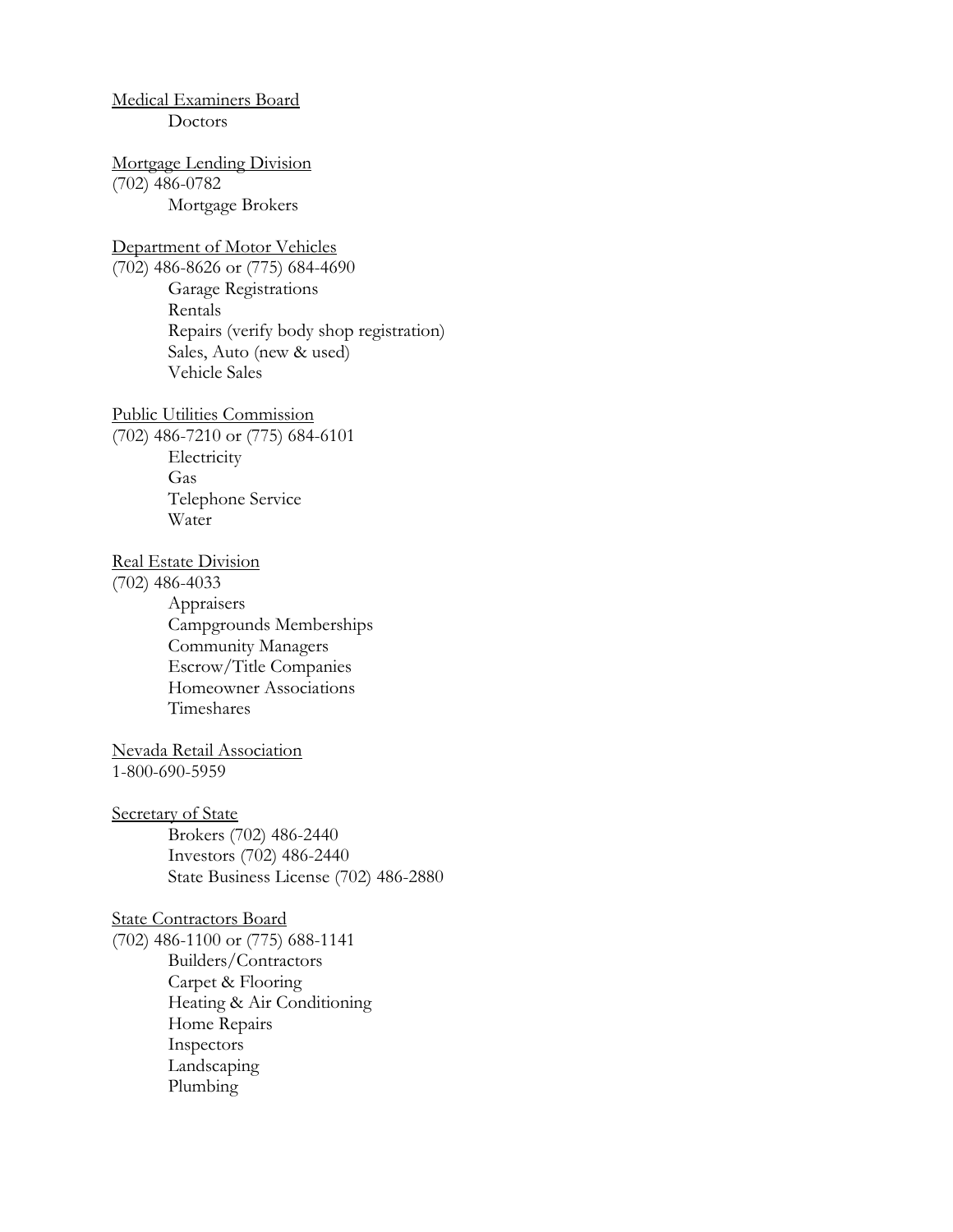[Nevada Taxicab Authority](http://taxi.nv.gov/) (702) 668-4000 Taxicabs

[Nevada Transportation Authority](http://nta.nv.gov/) (702) 486-3303 or (775) 687-2800 Limos/Buses Motor Carriers Moves (Local) Towing Vehicle Transports (in-state)

[Nevada State Treasurer's Office](http://www.nevadatreasurer.gov/) Unclaimed Property

[Division of Welfare and Supportive Services](https://dwss.nv.gov/)







**Consumer Complaint? Report it to the FTC**